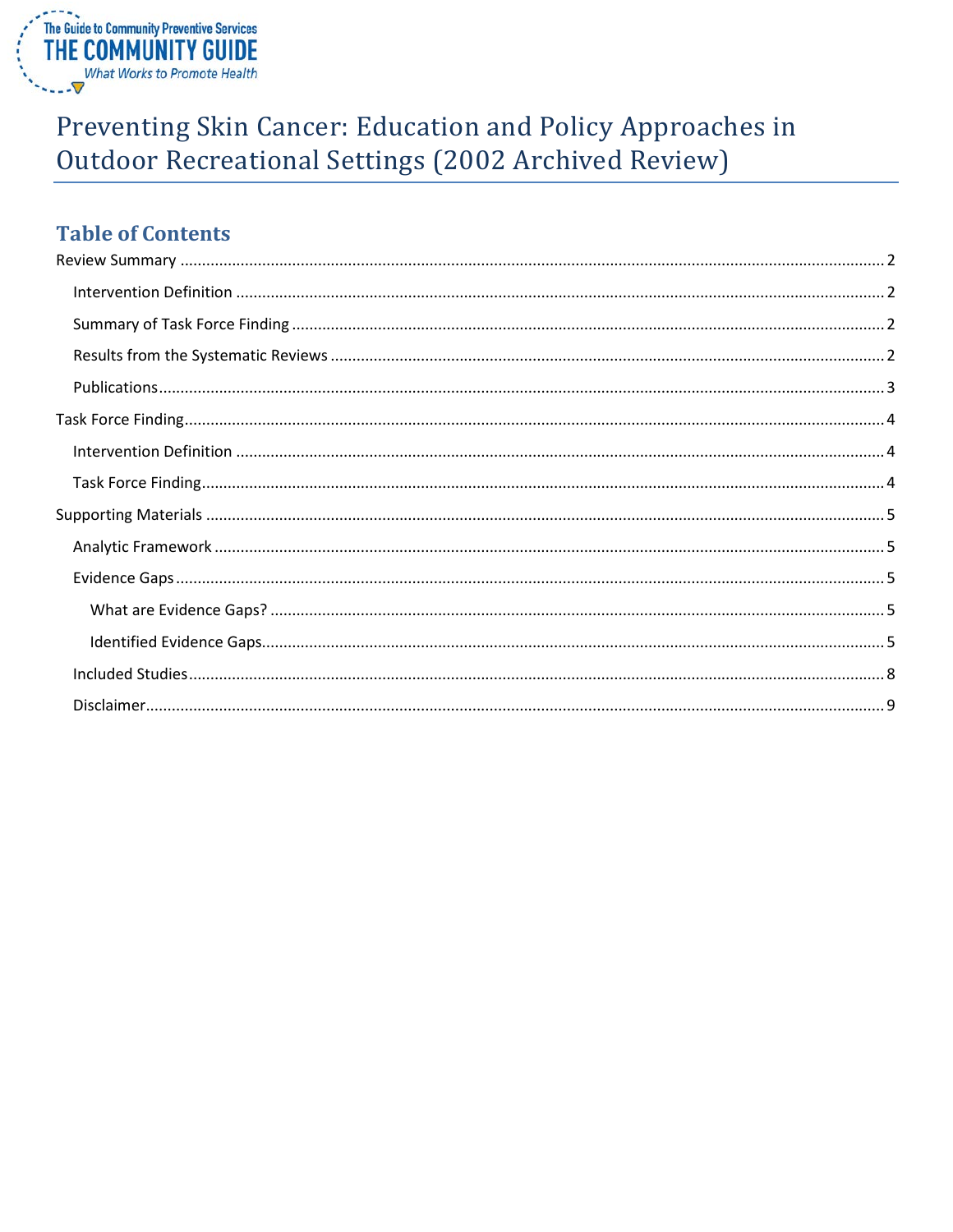

# **Review Summary**

# <span id="page-1-1"></span><span id="page-1-0"></span>**Intervention Definition**

Interventions in recreational or tourism settings are designed to increase sun-protective knowledge, attitudes, and intentions, and affect behaviors among adults and children. Interventions may include one or more of the following:

- Educational brochures (e.g., culturally-relevant materials, photographs of skin cancer lesions)
- Sun-safety training for, and role-modeling by, lifeguards, aquatic instructors, and recreation staff
- Sun-safety lessons, interactive activities, and incentives for parents and children
- Increasing available shaded areas
- Provision of sunscreen
- Point-of-purchase prompts

### <span id="page-1-2"></span>**Summary of Task Force Finding**

The Community Preventive Services Task Force recommends educational and policy approaches for adults in recreational settings, based on sufficient evidence of effectiveness in improving the sun-protective behavior of covering up. There was insufficient evidence of effectiveness in reducing sunburn due to inconsistent results.

The Community Preventive Services Task Force finds insufficient evidence to determine the effectiveness of this intervention for children, because too few studies reported its effects on children's sunburn. Although there is evidence of improvements in children's sun-protective behaviors—including sunscreen use and composite sun-protective behaviors—these are not recommendation outcomes.

# <span id="page-1-3"></span>**Results from the Systematic Reviews**

Eleven studies qualified for the review.

- Adult sun-protective behavior of wearing protective clothing (hat or shirt): median relative difference of 11.2% (interquartile range 5.1% to 12.9%; 5 study arms)
- Children's sun protective behavior of wearing a hat, wearing a shirt, and seeking shade: inconsistent effects
- Incidence of children's sunburn: 41.2% decrease (2 study arms)
- Incidence of adults' sunburn: inconsistent effects (2 studies)
- Children's sunscreen use: median relative increase of 9.8% (5 study arms)
- Composite sun protective behaviors: median relative increase of 15.4% (5 study arms)
- Available reports found inconsistent effects on the adult outcomes including:
	- o Information-seeking behavior or follow-up study participation (1 study)
	- o Knowledge (3 studies)
	- o Attitudes or beliefs (2 studies)
	- o Intentions (4 studies)
	- o Sun-protection measures and environmental supports at outdoor recreational centers or swimming pools (3 studies)
- Most of the interventions contributing to this review:
	- o Took place in diverse outdoor recreational, tourism and geographical settings
	- o Included participants with ages ranging from 6.5 years to 79 years

Preventing Skin Cancer: Education and Policy Approaches in Outdoor Recreational Settings (2002 Archived Review) 2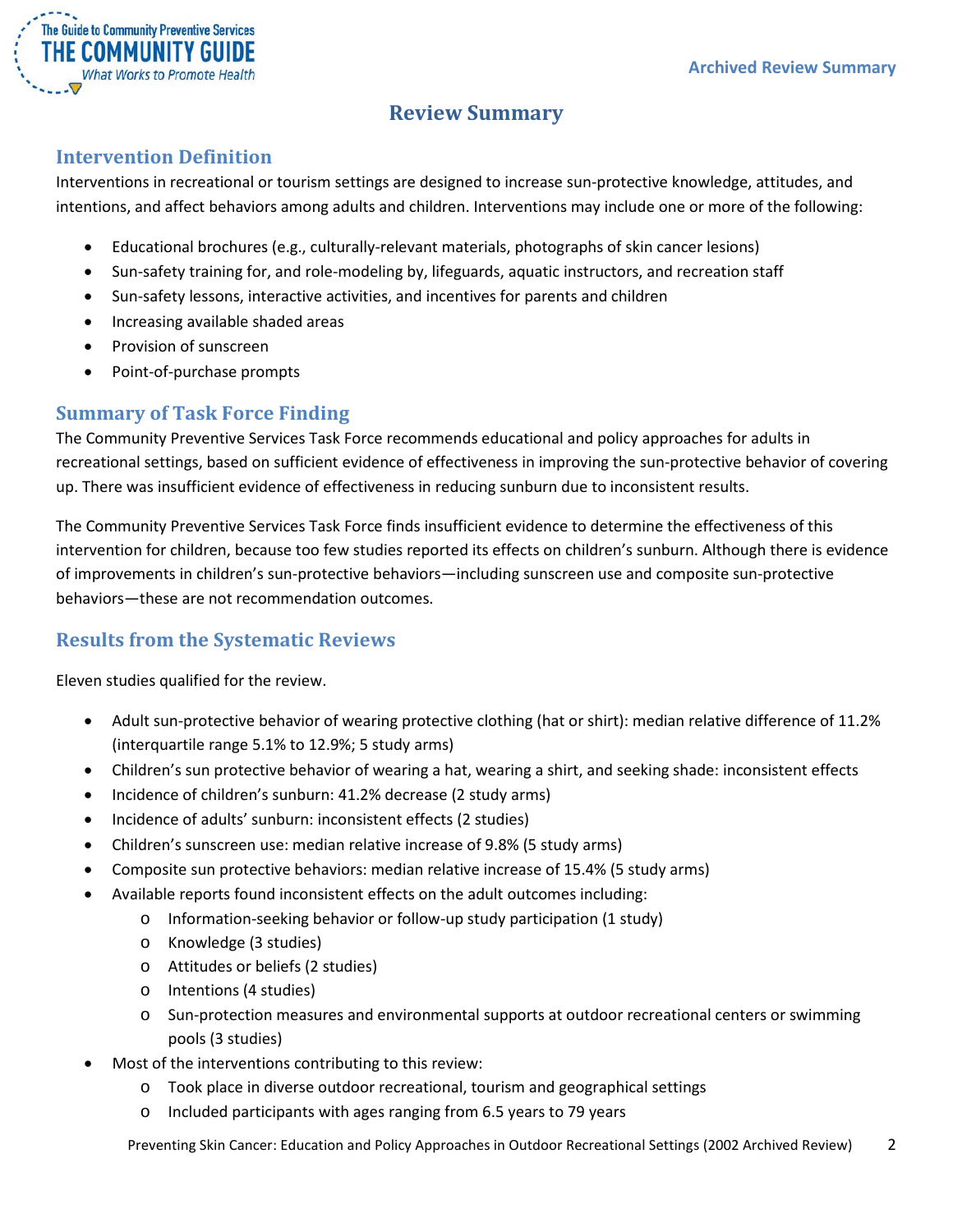

- o Were based on studies conducted with a predominantly white population
- o Were conducted among predominantly female populations

These results are based on a systematic review of all available studies led by scientists from CDC's Division of Cancer Prevention and Control with input from a team of specialists in systematic review methods and experts in research, practice and policy related to preventing skin cancer.

# <span id="page-2-0"></span>**Publications**

CDC. [Preventing skin cancer. Findings of the Task Force on Community Preventive Services on reducing exposure to](http://www.cdc.gov/mmwr/preview/mmwrhtml/rr5215a1.htm)  [ultraviolet light](http://www.cdc.gov/mmwr/preview/mmwrhtml/rr5215a1.htm) [www.cdc.gov/mmwr/preview/mmwrhtml/rr5215a1.htm]. *MMWR* 2003;52(RR-15):1–12.

Saraiya M, Glanz K, Briss PA, et al. [Interventions to prevent skin cancer by reducing exposure to ultraviolet radiation: a](http://www.thecommunityguide.org/cancer/skin/ca-skin-AJPM-evrev-reduce-exposure.pdf)  [systematic review](http://www.thecommunityguide.org/cancer/skin/ca-skin-AJPM-evrev-reduce-exposure.pdf) [www.thecommunityguide.org/cancer/skin/ca-skin-AJPM-evrev-reduce-exposure.pdf]. *Am J Prev Med* 2004;27(5):422-66.

Task Force on Community Preventive Services. [Recommendations to prevent skin cancer by reducing exposure to](http://www.thecommunityguide.org/cancer/skin/ca-skin-AJPM-recs-reduce-exposure.pdf)  [ultraviolet radiation](http://www.thecommunityguide.org/cancer/skin/ca-skin-AJPM-recs-reduce-exposure.pdf) [www.thecommunityguide.org/cancer/skin/ca-skin-AJPM-recs-reduce-exposure.pdf]. *Am J Prev Med* 2004;27(5):467-70.

Task Force on Community Preventive Services. [Cancer](http://www.thecommunityguide.org/cancer/Cancer.pdf) [www.thecommunityguide.org/cancer/Cancer.pdf]. In: Zaza S, Briss PA, Harris KW, eds. *The Guide to Community Preventive Services: What Works to Promote Health?* Atlanta (GA): Oxford University Press;2005:143-87 (Out of Print).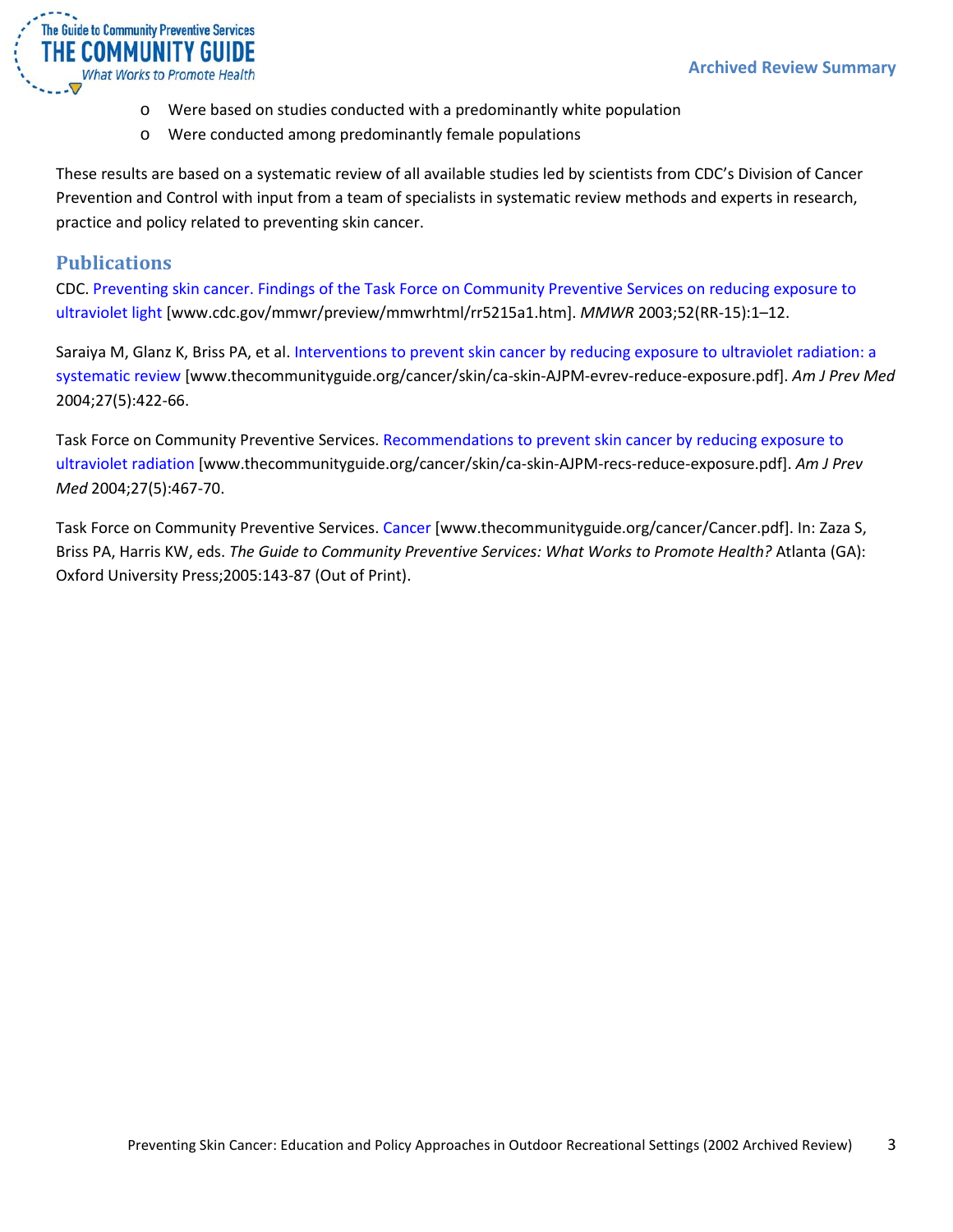<span id="page-3-0"></span>

# **Task Force Finding**

### <span id="page-3-1"></span>**Intervention Definition**

Many Americans spend significant amounts of time pursuing outdoor recreation or traveling to regions with high UV levels within the United States and abroad. Increases in recreational sun exposure appear to be associated with increased risk of melanoma. Therefore, recreational and tourism sites constitute potential points of intervention for sunprotection programs targeting adults as well as children and their parents.

# <span id="page-3-2"></span>**Task Force Finding (July 2002)\***

The Task Force found sufficient evidence of effectiveness of interventions in recreational or tourism settings to change adult behaviors, based on improvements in the adult sun-protective behavior of covering up, and recommends these interventions. Available reports provide insufficient evidence to determine the effectiveness of the intervention in reducing sunburn in adults and children, because results were inconsistent (adult sunburn) or too few studies reported on this outcome (children's sunburn). Although available reports also demonstrate evidence of effectiveness of educational and policy interventions in recreational settings in improving children's sun-protective behaviors—including sunscreen use and composite sun-protective behaviors—these are not recommendation outcomes.

\*From the following publication:

Task Force on Community Preventive Services. [Recommendations to prevent skin cancer by reducing exposure to](http://www.thecommunityguide.org/cancer/skin/ca-skin-AJPM-recs-reduce-exposure.pdf)  [ultraviolet radiation](http://www.thecommunityguide.org/cancer/skin/ca-skin-AJPM-recs-reduce-exposure.pdf) [www.thecommunityguide.org/cancer/skin/ca-skin-AJPM-recs-reduce-exposure.pdf]. *Am J Prev Med* 2004;27(5):467-70.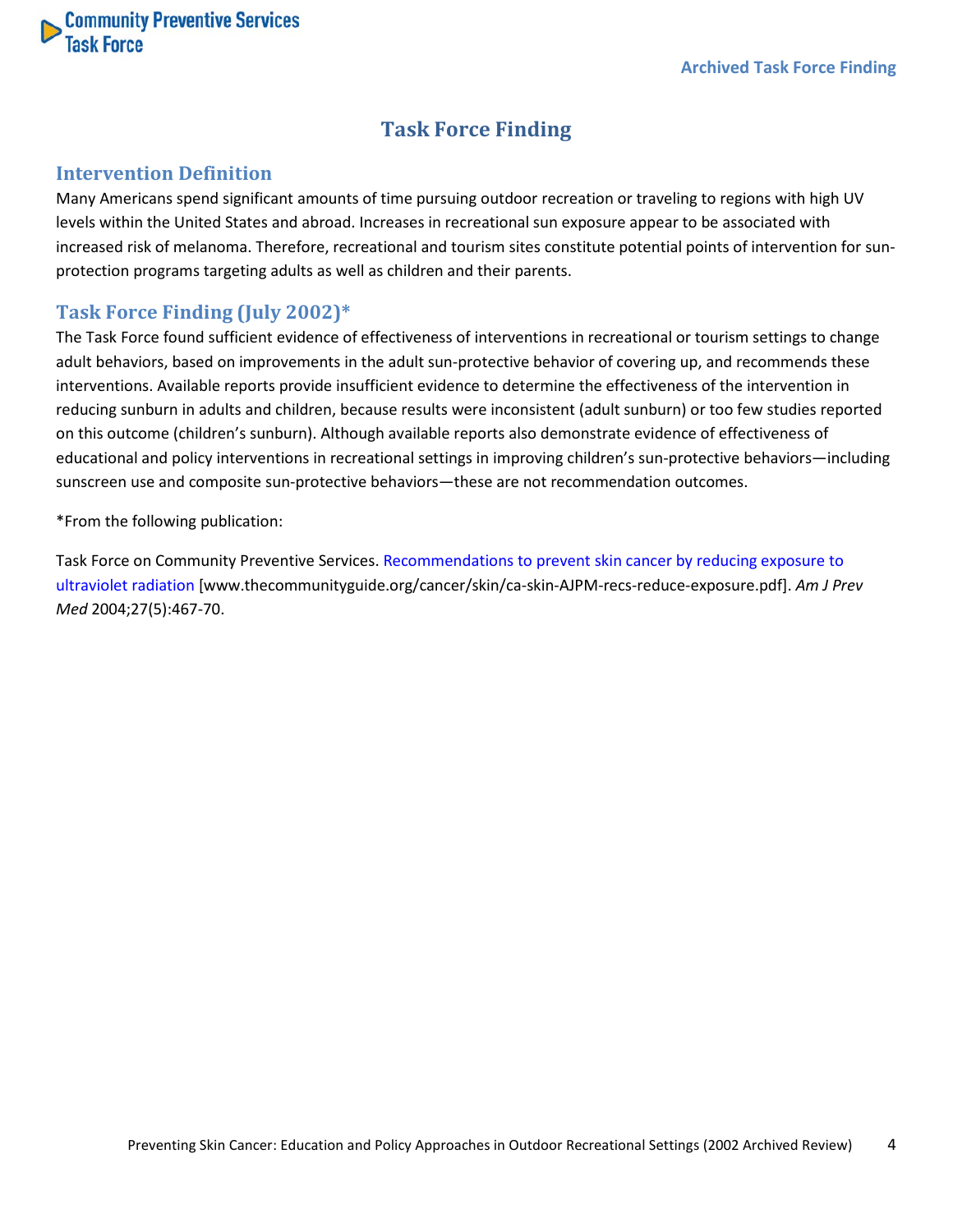

# **Supporting Materials**

# <span id="page-4-1"></span><span id="page-4-0"></span>**Analytic Framework**

#### **A Conceptual Approach to Prevention of Skin Cancer through Interventions to Reduce UV Light**



\*Improvements in sunscreen use alone would not result in a recommendation outcome (see full MMWR report)

# <span id="page-4-2"></span>**Evidence Gaps**

#### <span id="page-4-3"></span>**What are Evidence Gaps?**

Each Community Preventive Services Task Force (Task Force) review identifies critical evidence gaps—areas where information is lacking. Evidence gaps can exist whether or not a recommendation is made. In cases when the Task Force finds insufficient evidence to determine whether an intervention strategy works, evidence gaps encourage researchers and program evaluators to conduct more effectiveness studies. When the Task Force recommends an intervention, evidence gaps highlight missing information that would help users determine if the intervention could meet their particular needs. For example, evidence may be needed to determine where the intervention will work, with which populations, how much it will cost to implement, whether it will provide adequate return on investment, or how users should structure or deliver the intervention to ensure effectiveness. Finally, evidence may be missing for outcomes different from those on which the Task Force recommendation is based.

### <span id="page-4-4"></span>**Identified Evidence Gaps**

#### *Design and Analysis Considerations*

• All of the designs included in this review have important strengths and weaknesses.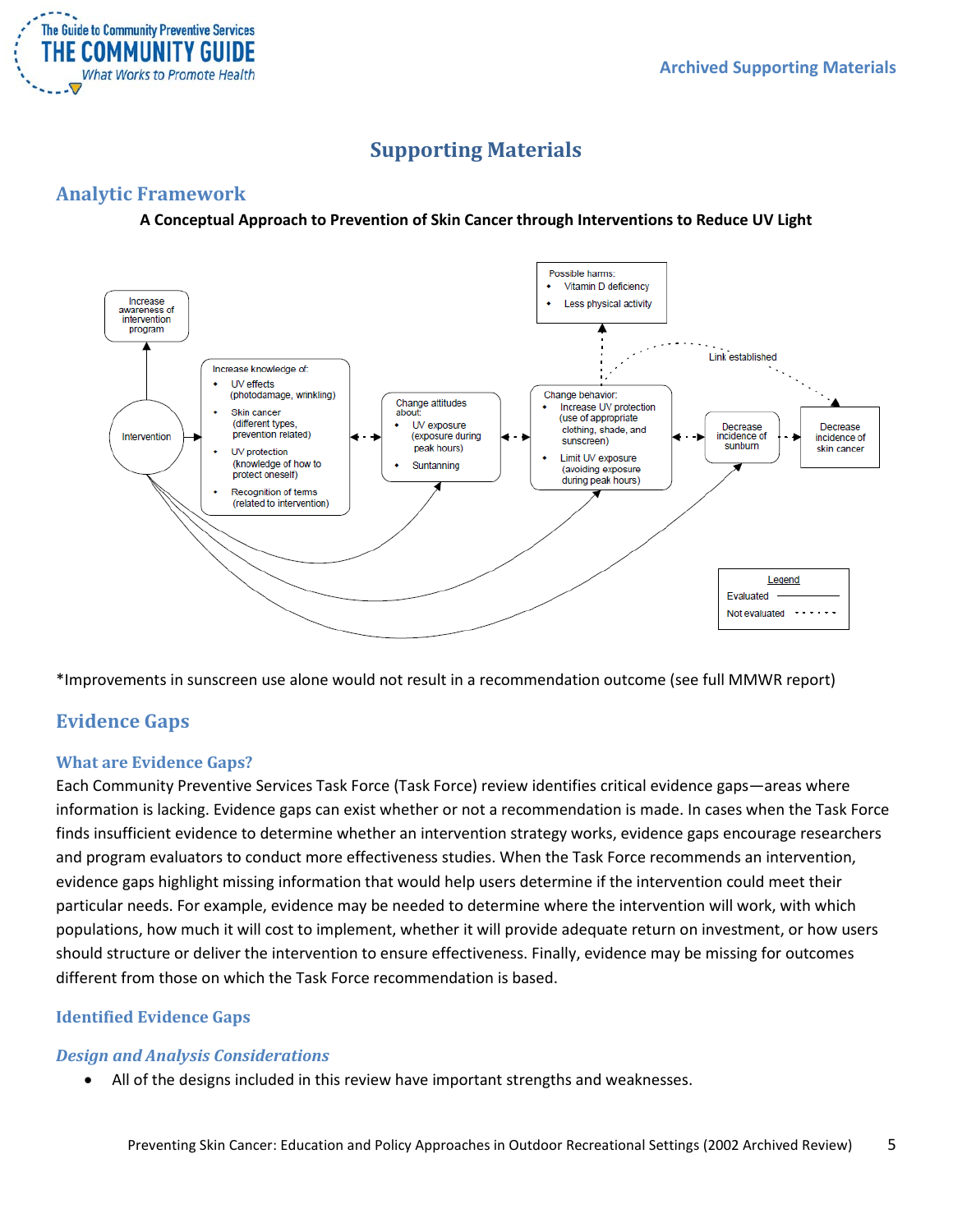

- Additional diverse approaches are worth pursuing, in terms of study design and execution, and with attention both to internal and external validity.
- Consistently rigorous analytic methods are needed, and future studies should control for relevant confounders, such as risk levels and weather conditions.

# *Description of Target Population and Context*

- Several reports in this area of research did not contain basic descriptions of the intervention or population.
- In many instances, the distribution of the population by race and ethnicity or sun sensitivity was not described.
- Many of the settings could have been better described.
- Better descriptions are needed of annual UV exposure in the places in which studies were conducted.
- Better descriptions of these important issues would help assess the likely applicability of the findings or explain any variability of effects.

#### *Description of Intervention*

- It was difficult to disentangle what specific intervention components were, or how much emphasis there was on primary prevention (versus early detection) or on promoting use of sunscreen versus on covering-up or sunavoidance behaviors.
- Further information is needed on which attributes of the interventions contribute most to intervention effectiveness or ineffectiveness (e.g., do policy components or education components contribute more to intervention effectiveness; what are the central "active ingredients" in complex interventions).
- Describing intervention characteristics in greater detail might also help practitioners replicate successes.

### *Duration of Interventions and Length of Follow up*

• Given the seasonality of sun-protective behaviors and the importance of encouraging habitual as opposed to short-term behavior change, a longer follow-up is crucial.

#### *Intervention Quality*

- An encouraging trend can be seen in increasing use of formative research and pre-testing of interventions before they are implemented.
- Mediating factors deserve greater attention and need to be correlated with behavior changes. To date, few studies in this area of research have reported on both mediating factors and behavioral or health outcomes.
- A need also exists to develop measures of the effects of environmental and policy change strategies. Few interventions addressed policy or environmental changes and in those that did, the effects of the policy or environmental components could not be disentangled from other aspects of the intervention.

#### *Measurement of Exposure*

- Few studies reported process evaluation data, which can help to assess how much of the intervention was actually implemented.
- Improvement in this area would be helpful, especially for interventions of longer duration and increased complexity.

#### *Measurement of Outcomes*

• More behavioral and health outcomes need to be examined.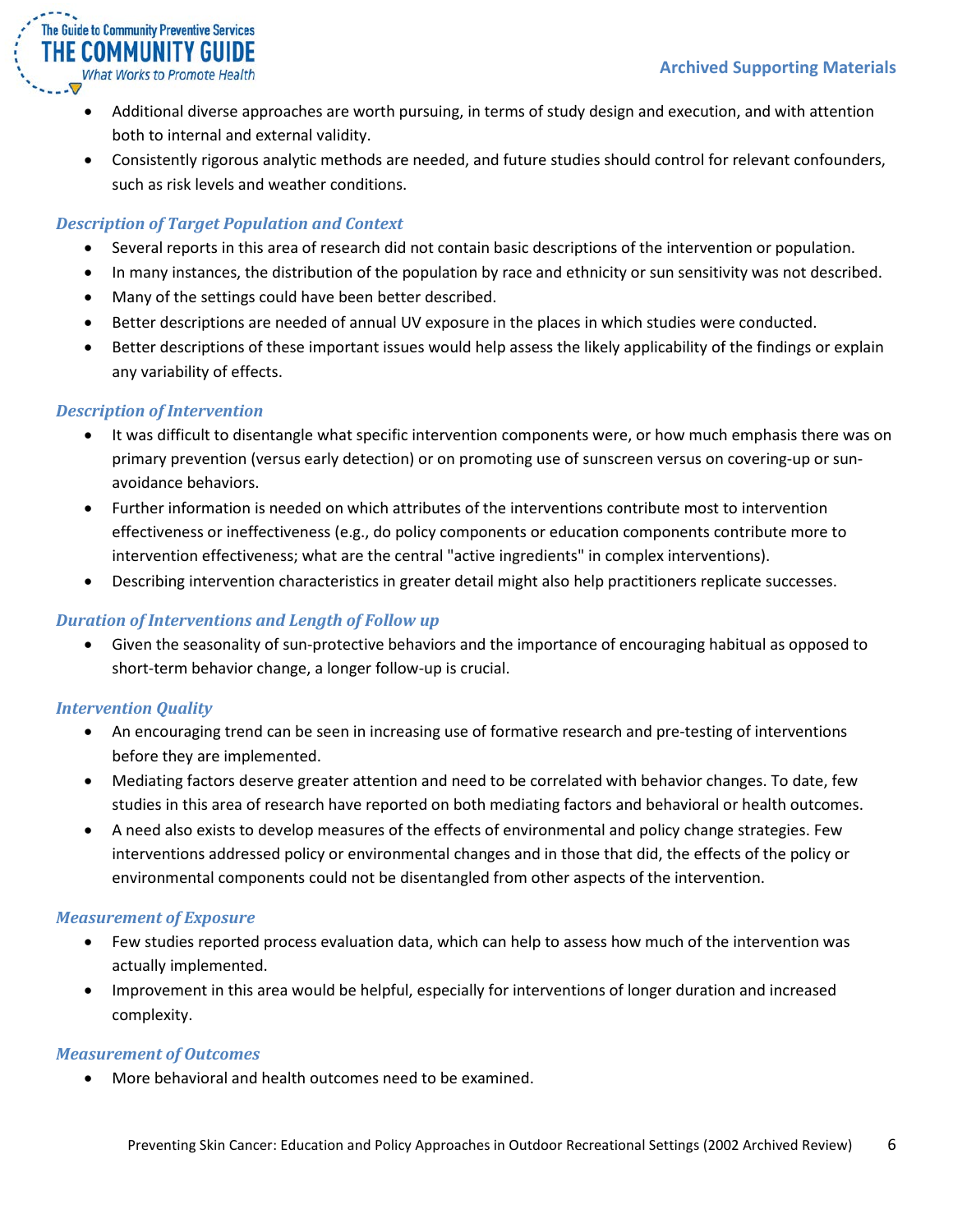

- o Given recent concerns about the adequacy of sunscreen as a sole protective strategy, additional behavioral and health outcomes should also be measured.
- o Outcomes need to be similar to evaluate effectiveness.
- o Measurement of specific sun-protective behaviors is important.
- o More interventions with a greater focus on covering up and sun- avoidance, and a decreased emphasis on sunscreen use are needed.
- Given recent research findings on the effectiveness of sunscreens, more detailed research on sunscreen use is needed.
	- o Are higher SPF sunscreens being used?
	- o Does sunscreen use extend the amount of time out in the sun?
- How do different sun-protective behaviors interact (e.g., does seeking shade make wearing sunscreen or a hat unnecessary)?
- Further work is needed to increase consistency between at least a core set of behavior change measures that can be used to compare and contrast study results.

#### *Research Needs and Work in Progress*

The field of behavior change for skin cancer prevention has progressed significantly, but important areas for further advancement exist. As outlined above, these include design, measurement, better description of interventions, development of a better understanding of how environmental and policy interventions work, and studies in multiethnic populations. The use of new communication technology and international collaborations can make significant contributions in these areas. The team hopes that the availability of systematic reviews that identify both progress to date and the remaining gaps will help to reduce the gaps in available research.

- **Specific Research Issues.** Although most of the evidence gaps described above were general and could explain why most setting specific categories did not produce sufficient evidence to determine effectiveness, a few research issues were specific to the setting or target group.
- **Interventions for Secondary Schools.** More studies are needed to examine sun-protective behaviors of adolescents and young adults, and to determine what kind of approach might work best in this population, especially given the low baseline prevalence of sun-protective behaviors.
- **Interventions in Occupational Settings.** Studies that target the most common outdoor occupational workers mail carriers, agricultural workers, landscapers, horticulturists, foresters, construction workers, telephone line workers, commercial fishery workers, land surveyors and mappers, oil field workers, amusement park attendants, and athletes—are needed.
- **Interventions in Healthcare Settings.** Almost all studies in this category examined the counseling behavior of the provider and not the patient. More studies that examine the behavioral or health outcome of the end user—the patient—are needed. In this small subset of studies, the provider was most often a physician or a physician-intraining, but studies examining the role of the nonphysician provider would help identify whether counseling skills to change behavior might be better suited for providers with the time and skills, such as a nurse or a health educator. Additionally, more studies are needed to examine healthcare system studies oriented directly to patients.
- **Interventions for Parents and Caregivers.** Studies are needed to examine the effect of interventions on nonparental caregivers, as it is becoming increasingly common for children to be cared for by nonparental caregivers while both parents are at work outside the home.

Preventing Skin Cancer: Education and Policy Approaches in Outdoor Recreational Settings (2002 Archived Review) 7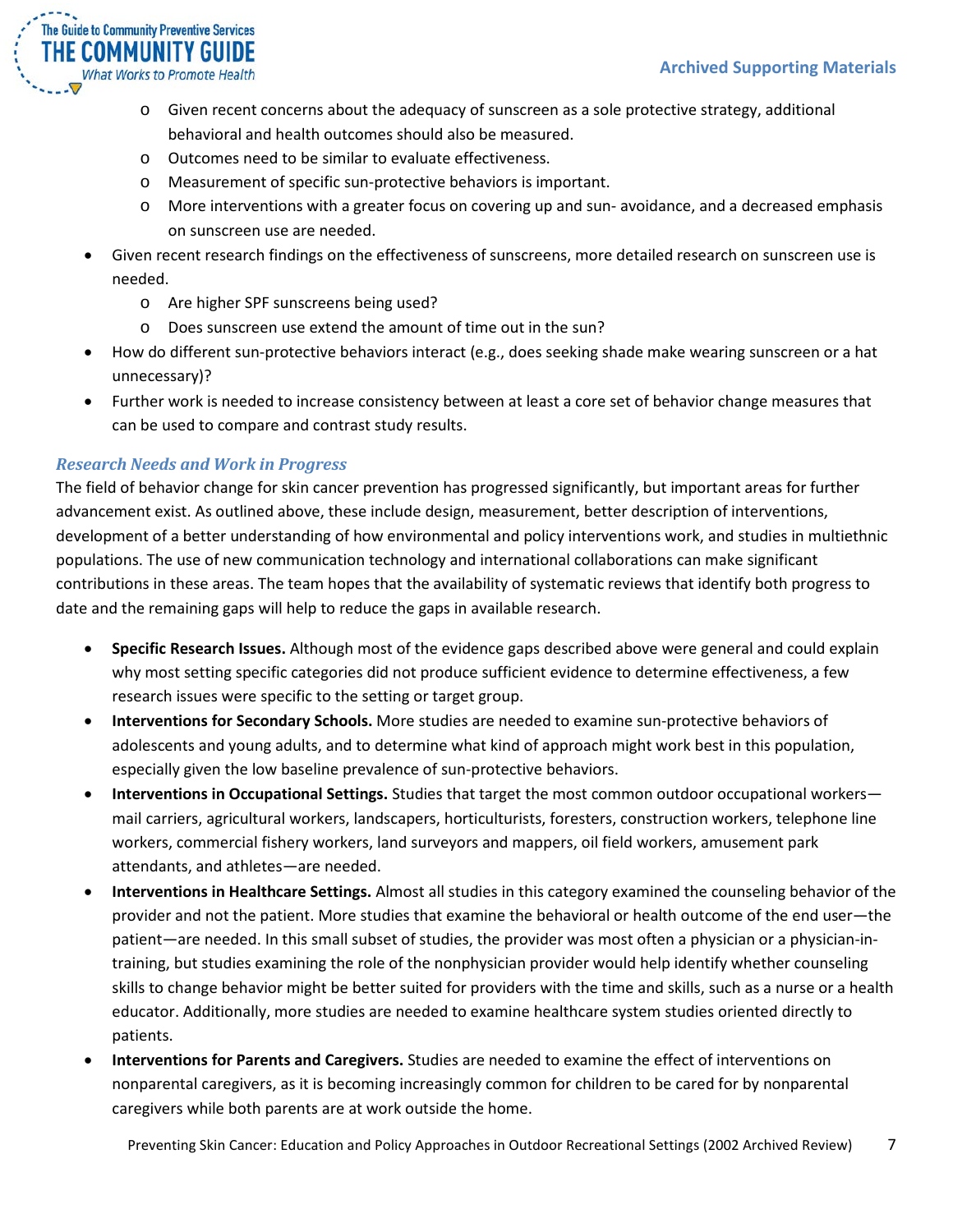

• **Interventions in Multicomponent Community Settings.** Approaches to better define the "active ingredients" (i.e., the most important components that contribute to the success of these interventions) would be helpful, as would determining the applicability of these interventions to the U.S. population.

# <span id="page-7-0"></span>**Included Studies**

Detweiler JB, Bedell BT, Salovey P, Pronin E, Rothman AJ. Message framing and sunscreen use: gain-framed messages motivate beach-goers. *Health Psychol* 1999;18:189-96.

Dey P, Collins S, Will S, Woodman CBJ. Randomised controlled trial assessing effectiveness of health education leaflets in reducing incidence of sunburn. *BMJ* 1995;311:1062-3.

Glanz K, Carbone E, Song V. Formative research for developing targeted skin cancer prevention programs for children in multiethnic Hawaii. *Health Educ Res* 1999;14:155-66.

Glanz K, Chang L, Song V, Silverio R, Muneoka L. Skin cancer prevention for children, parents, and caregivers: a field test of Hawaii's SunSmart program. *J Am Acad Dermatol* 1998;38:413-7.

Glanz K, Geller AC, Shigaki D, Maddock JE, Isnec MR. A randomized trial of skin cancer prevention in aquatic settings: the Pool Cool program. *Health Psychol* 2002.

Glanz K, Lew RA, Song V, Murakami-Akatsuka L. Effects of skin cancer prevention in outdoor recreation settings: the Hawaii SunSmart Program. *Eff Clin Pract* 2000;3:1-5.

Glanz K, Lew RA, Song V, Murakami-Akatsuka L. Skin cancer prevention in outdoor recreation settings: effects of the Hawaii SunSmart Program. *Eff Clin Pract* 2000;3:53-61.

Glanz K, Maddock JE, Lew RA, Murakami-Akatsuka L. A randomized trial of the Hawaii SunSmart program's impact on outdoor recreation staff. *J Am Acad Dermatol* 2001;44:973-8.

Glanz K, Silverio R, Farmer A. Diary reveals sun protective practices. *Skin Cancer Foundation J* 1996;14:27-8.

Keesling B, Friedman HS. Interventions to prevent skin cancer: experimental evaluation of informational and fear appeals. *Psychol Health* 1995;10(6):477-90.

Lombard D, Neubauer TE, Canfield D, Winett RA. Behavioral community intervention to reduce the risk of skin cancer. *J Appl Behav Anal* 1991;24:677-86.

Mayer JA, Lewis E.C, Eckhardt L et al. Promoting sun safety among zoo visitors. *Prev Med* 2001;33:162-9.

Mayer JA, Slymen DJ, Eckhardt L et al. Reducing ultraviolet radiation exposure in children. *Prev Med* 1997;26:516-22.

Segan C, Borland R, Hill D. Development and evaluation of a brochure on sun protection and sun exposure for tourists. *Health Educ J* 1999;58:177-91.

Weinstock MA, Rossi JS, Redding CA, Maddock JE, Cottrill SD. Sun protection behaviors and stages of change for the primary prevention of skin cancers among beachgoers in southeastern New England. *Ann Behav Med* 2000;22:286-93.